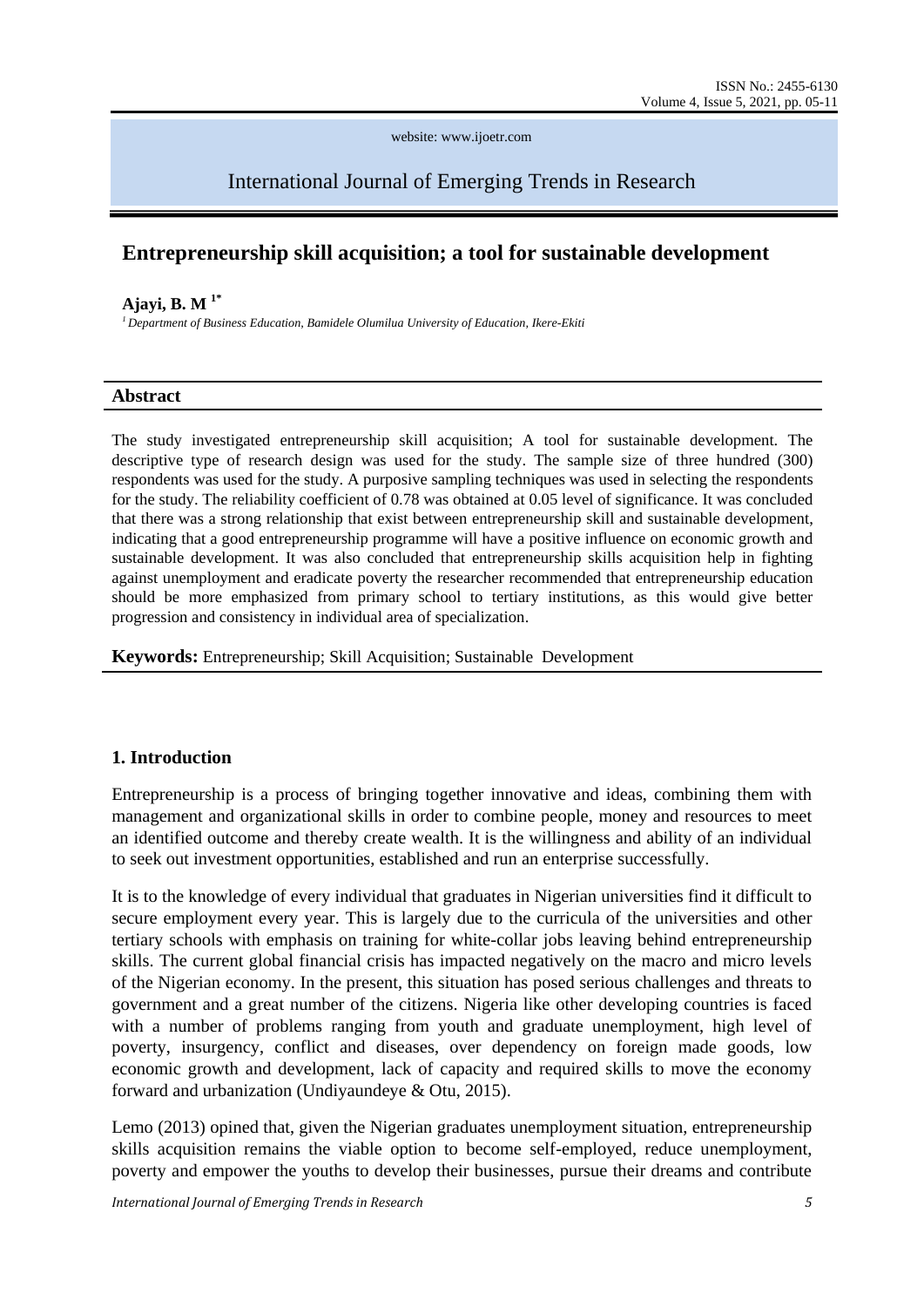to overall productive capacity and national economic growth and development. Therefore entrepreneurial skill acquisition has become an essential bail out for youth self employability and the attainment of economic development.

The integration of entrepreneurship skills into the university education curriculum in Nigeria was to equip undergraduates with skills to function well and contribute to society upon graduation (Davwet et al, 2019). This goal is reflected in the Nigerian universities" strategic plans to provide the chance for undergraduates to become entrepreneurs and lifetime learners. entrepreneurship was introduced to equip undergraduates from various disciplines with entrepreneurial skills needed to possess life-sustaining essentials, be a person, and be free from social servant hood (Mensah, 2019).

Sustainable development emerged as a response to a growing concern about human society"s impact on the natural environment. Sustainable development was defined in 1987 by the Brundtland Commission (formally the World Commission on Environment and Development) as "development that meets the needs of the present without compromising the ability of future generations to meet their own needs"(Brundtland, 1987) cited by Peter-Ajayi et al (2019). The sustainable development movement has grown and campaigned on the basis that sustainability protects both the interests of future generations and the earth"s capacity to regenerate.

The SDGs define global priorities for development up to the year 2030 and are pivotal for addressing the global economic, social and environmental challenges faced by the communities. They promote a wide range of actions in public and private sectors that can foster economic growth through new and innovative ways. The sustainable development goals are inter-dependant and indivisible (Le Blanc, 2015; Nilsson et al, 2016). Entrepreneurial activities usually cover more than one SDG. Entrepreneurship can be a transformational driver, offering the scaffolding for both attaining and delivering the SDGs whilst fuelling economic growth led by the principles of sustainable development. Within the domain of sustainable development (Shepherd & Patzelt, 2011), entrepreneur-ship is championed as a vehicle for empowerment and an enabler of economic development, poverty alleviation and other forms of social value (Kaijage et al, 2013).

It was observed by the researcher that students in Nigeria tertiary institutions show a negative attitude towards participating in entrepreneurial class, this was as a result of institutional poor implementation, lack of personnel and insufficient facilities. Many individual had believe that entrepreneur programme was designed to meet the need of average students who can not attain their desired educational aspiration forgetting its importance to self development and national sustainability. Based on the observation, the researcher examine entrepreneurship skill acquisition; a tool for sustainable development.

### **Objectives**

The specific objectives of the study are as follows;

- 1. to investigate the relationship that exist between entrepreneurship skill acquisition and sustainable development.
- 2. to examine the influence of entrepreneurship skill acquisition in reducing unemployment
- 3. to find out the influence of entrepreneurship skill acquisition on poverty eradication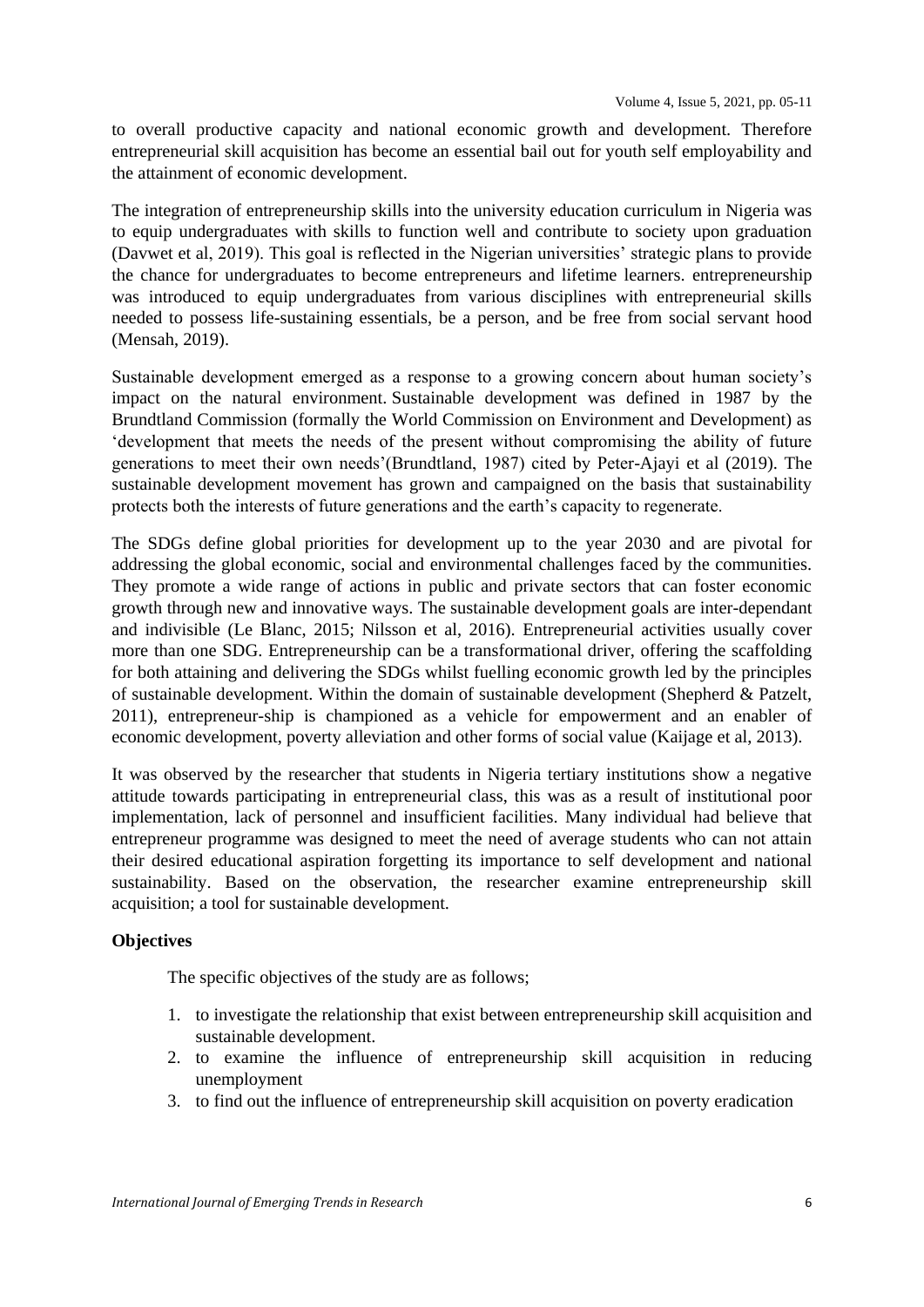## **Hypotheses**

Based on the objectives derived for this study, the following hypotheses was tested at 0.05 level of significance.

- 1. There is no significant relationship between entrepreneurship skill acquisition and sustainable development
- 2. There is no significant influence of entrepreneurship skill acquisition in reducing unemployment
- 3. There is no significant influence of entrepreneurship skill acquisition on poverty eradication.

## **2. Methodology**

The researcher used survey design of the descriptive type of research for the study. This is because it gave the researcher the opportunity to elicit the needed information from the respondent. The area of the study was University of Nigeria, Nsukka, Ikere-campus, the population of the study consisted of all undergraduate students in the institution. Both male and female students were considered as population target for the study. The degree one to degree four male students are one thousand three hundred and fifty three students (1,353), while the degree one to degree four female students are one thousand five hundred and eighty four students (1,584). Total population for both male and female is two thousand nine hundred and thirty seven students (2937), (Source: Academic Planning Unit, 2019).

Sample size of two hundred (200) was used for the study, while simple random sampling technique was used in selecting the respondents for the study. In ascertaining the validity of the instrument used for the study, a copy of the self structured close ended questionnaire was given to experts in the field of vocational and technical Education for face, content and construct validity. The reliability coefficient of the instrument was 0.78 at 0.05 alpha level. Data gathered was analysed using Pearson's Product Moment Correlation (PPMC) and Chi-Square  $(x^2)$  at 0.05 level of significance.

### **3. Results and Discussion**

**Hypothesis 1:** There is no significant relationship between entrepreneurship skill acquisition and sustainable development

## **Table 1: Pearson Correlation Coefficient for relationship between entrepreneurship skills and sustainable development**

|                            |                            | Entrepreneurship<br><b>Skills</b> | Sustainable<br>Development |
|----------------------------|----------------------------|-----------------------------------|----------------------------|
|                            | <b>Pearson Correlation</b> |                                   | $.729***$                  |
| Entrepreneurship           | $Sig. (2-tailed)$          |                                   | .000                       |
|                            |                            | $\frac{300}{729}$                 | 300                        |
| Sustainable<br>development | <b>Pearson Correlation</b> |                                   |                            |
|                            | $Sig. (2-tailed)$          | .000                              |                            |
|                            |                            | 300                               | 300                        |

The result of analysis presented in Table 6 revealed that the relationship between entrepreneurship skill and sustainable development was high as r-coefficient was 0.729. Also, the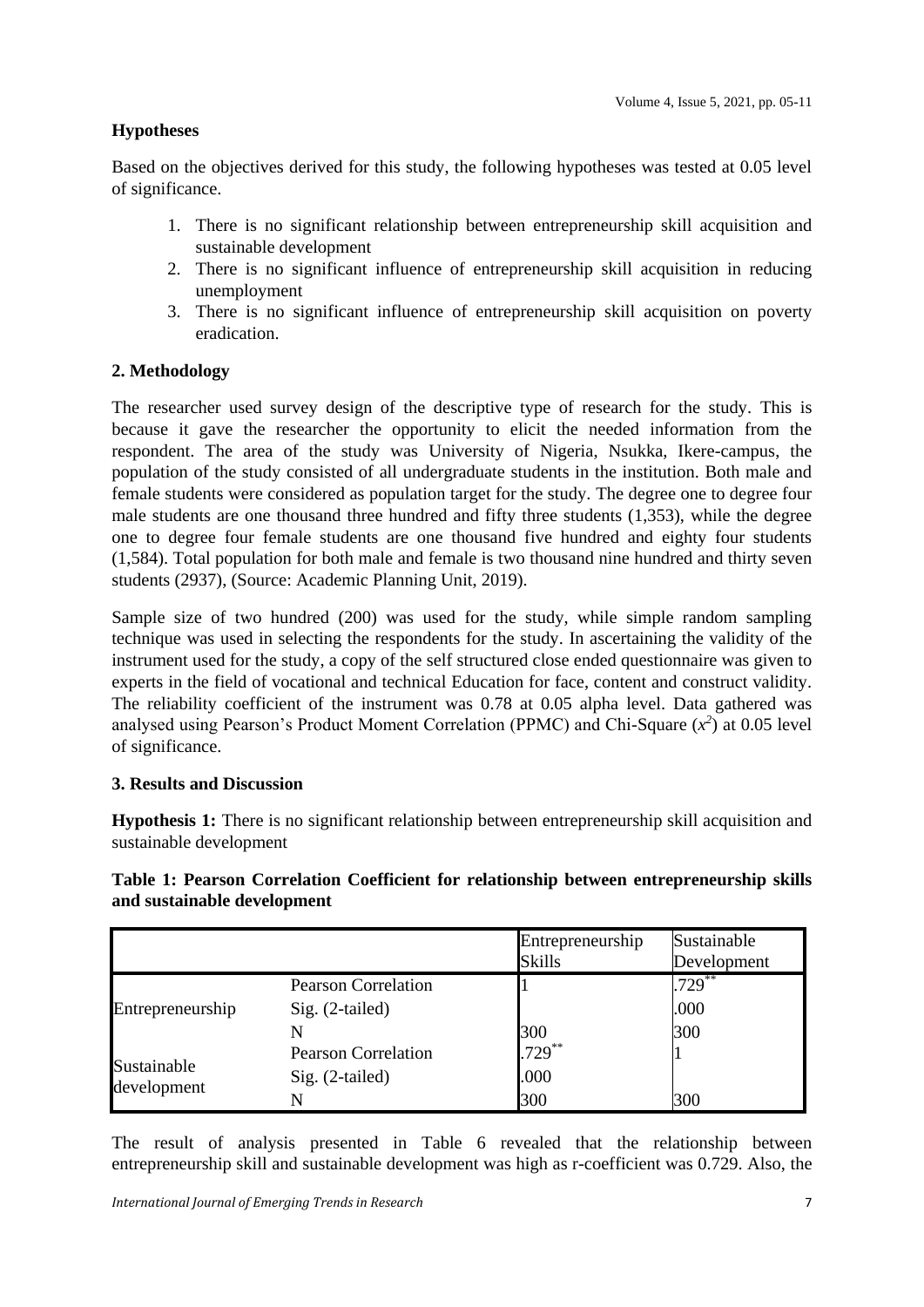P-value (0.000) was less than 0.05 level of significance. This result led to the rejection of hypothesis one. This means that there is relationship between entrepreneurship skills acquisition and sustainable development.

**Hypothesis 2:** There is no significant influence of entrepreneurship skill acquisition in reducing unemployment

| Table 2: Chi-square Statistics on influence of entrepreneurship skill acquisition in reducing |  |  |
|-----------------------------------------------------------------------------------------------|--|--|
| unemployment                                                                                  |  |  |

|                                    | <b>Value</b>     | df | Asymp. Sig. | <b>Exact Sig.</b> | <b>Table</b> |
|------------------------------------|------------------|----|-------------|-------------------|--------------|
|                                    |                  |    | $(2-sided)$ | $(2-sided)$       | <b>Value</b> |
| Pearson Chi-Square                 | $45.059^{\rm a}$ |    | .000        |                   |              |
| Continuity Correction <sup>b</sup> | 42.144           |    | .000        |                   | 3.841        |
| Likelihood Ratio                   | 51.850           |    | .000        |                   |              |
| <b>Fisher's Exact Test</b>         |                  |    |             | .000              |              |
| Linear-by-Linear                   | 44.909           |    | .000        |                   |              |
| Association                        |                  |    |             |                   |              |
| N of Valid Cases                   | 300              |    |             |                   |              |

### **P < 0.05 (Significant)**

The result of analysis presented in table 2 revealed that Chi-Square  $(x^2)$  calculated value (45.059) was greater than Chi-Square  $(x^2)$  table value (3.841) at 0.05 level of significance. This indicated that the hypothesis was rejected. This indicated that acquisition of entrepreneurship skills helps to reduce unemployment.

**Hypothesis 3:** There is no significant influence of entrepreneurship skill acquisition on poverty eradication.

**Table 3: Chi-square statistics analysis on influence of entrepreneurship skill acquisition on poverty eradication.**

|                                    | <b>Value</b> | df | Asymp.<br>$Sig. (2-sided)$ | Sig.<br><b>Exact</b><br>$(2-sided)$ | <b>Table</b><br><b>Value</b> |
|------------------------------------|--------------|----|----------------------------|-------------------------------------|------------------------------|
| Pearson Chi-Square                 | $193.433^a$  |    | .000                       |                                     |                              |
| Continuity Correction <sup>b</sup> | 189.645      |    | .000                       |                                     | 3.841                        |
| Likelihood Ratio                   | 222.900      |    | .000                       |                                     |                              |
| <b>Fisher's Exact Test</b>         |              |    |                            | .000                                |                              |
| Linear-by-Linear Association       | 192.788      |    | .000                       |                                     |                              |
| N of Valid Cases                   | 300          |    |                            |                                     |                              |

### **P < 0.05 (Significant)**

The result of analysis presented in table 3 revealed that Chi-Square  $(x^2)$  calculated value (193.433) was greater than Chi-Square  $(x^2)$  table value (3.841) at 0.05 level of significance. This indicated that the hypothesis was rejected. This implies that entrepreneurship skill acquisition help eradicate poverty.

*International Journal of Emerging Trends in Research* 8 The results from this study revealed that there is a relationship between entrepreneurship skills acquisition and sustainable development. Entrepreneurship is increasingly being recognized as a significant channel for bringing about a transformation to sustainable products and services and the implementation of new projects addressing various social and environmental concerns. Paying attention to the entrepreneurial spirit and in general the expansion of entrepreneurship culture creates the possibility for an entrepreneur that while identifying resources, existing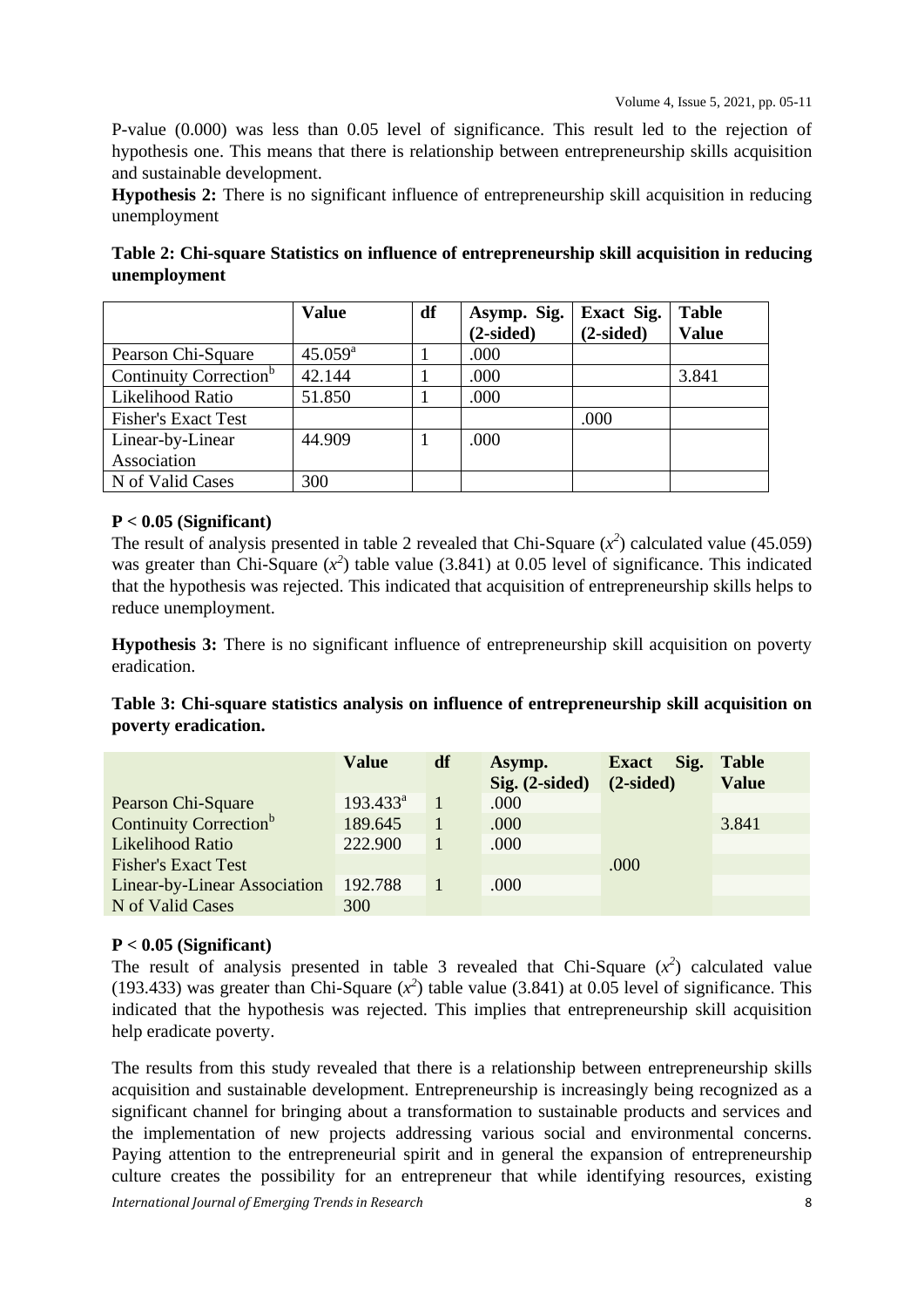opportunities and problems, invents new solutions to grow various dimensions of his working area and thereby provides a context for sustainable development (Korsgaard et al., 2015).

Since the goal of development is to improve the quality of individuals' life, then entrepreneurship with its advantages would be able to be considered as one of the most important and best options for development. Since entrepreneurship reduces unemployment and increases the productivity of individuals and resources, and consequently increases the income of the people of community (Tousi et al., 2014). Due to the special role and position of entrepreneurs in the process of economic growth and development of community, many governments in developed and leading countries with maximum opportunities and exploiting research achievements are trying to lead a number of the people of community who have entrepreneurial features toward entrepreneurship education and entrepreneurial activities (Newbery et al., 2017).

The finding from the study also revealed that acquisition of entrepreneurship skills helps in reducing unemployment. The finding goes in line with observation of Adama and Keneth (2015) who are of the opinion that exploitation of opportunities depends on the entrepreneur"s level of education, skills acquired through work experiences that a graduate undergone during vocational training in school. However, the decision to exploit the opportunity leads to the quest for microfinance; that is, acquisition of resources. Acquisition of resources could also lead to opportunity for entrepreneurial activity; that is new business or business expansion.

The study also goes in line with the assertion of Isike (2008) who asserted that entrepreneurship has been identified globally and nationally as a tool for generating a sustainable economy which is the core value of the National Economic Empowerment Development Strategies (NEEDS). Through such Skills Acquisition, the establishment of small businesses helps to generate substantial amount of employment and income which are essential parts of a country"s Gross National Product (GNP) on the one hand and reduce unemployment on the other. For the laudable benefits of entrepreneurship skills acquisition to manifest in our youths' and the general public, skills must be learned through formal or non-formal settings.

The finding from the study also revealed that entrepreneurship skill acquisition help to eradicate poverty. The finding was in line with the opinion of Akpama et al. (2011) who opined that acquisition of vocational skills lead to a significant reduction of poverty among young adults who participated on skills acquisition programmes. Entrepreneurship development contributes to poverty alleviation when it creates employment through the start up of new entrepreneurship or the expansion of existing ones and they increases social wealth by creating new markets, new industries, new technology, new institutional forms, new jobs and net increases in real productivity, increases income which culminates in higher standards of living for the population then it is logically to state that if the number of entrepreneurs of any given country increase, the poverty indicators will decrease and vice verse (Anekwe et al, 2018).

## **4. Conclusion**

Based on the findings derived from this study, it was concluded that there was a strong relationship that exist between entrepreneurship skill and sustainable development, indicating that a good entrepreneurship programme will have a positive influence on economic growth and sustainable development. It was also concluded that entrepreneurship skills acquisition help in fighting against unemployment and eradicate poverty. To make entrepreneurial programme an effective one that will help in national sustainability, the researcher recommended that entrepreneurship education should be more emphasized from primary school to tertiary institutions, as this would give better progression and consistency in individual area of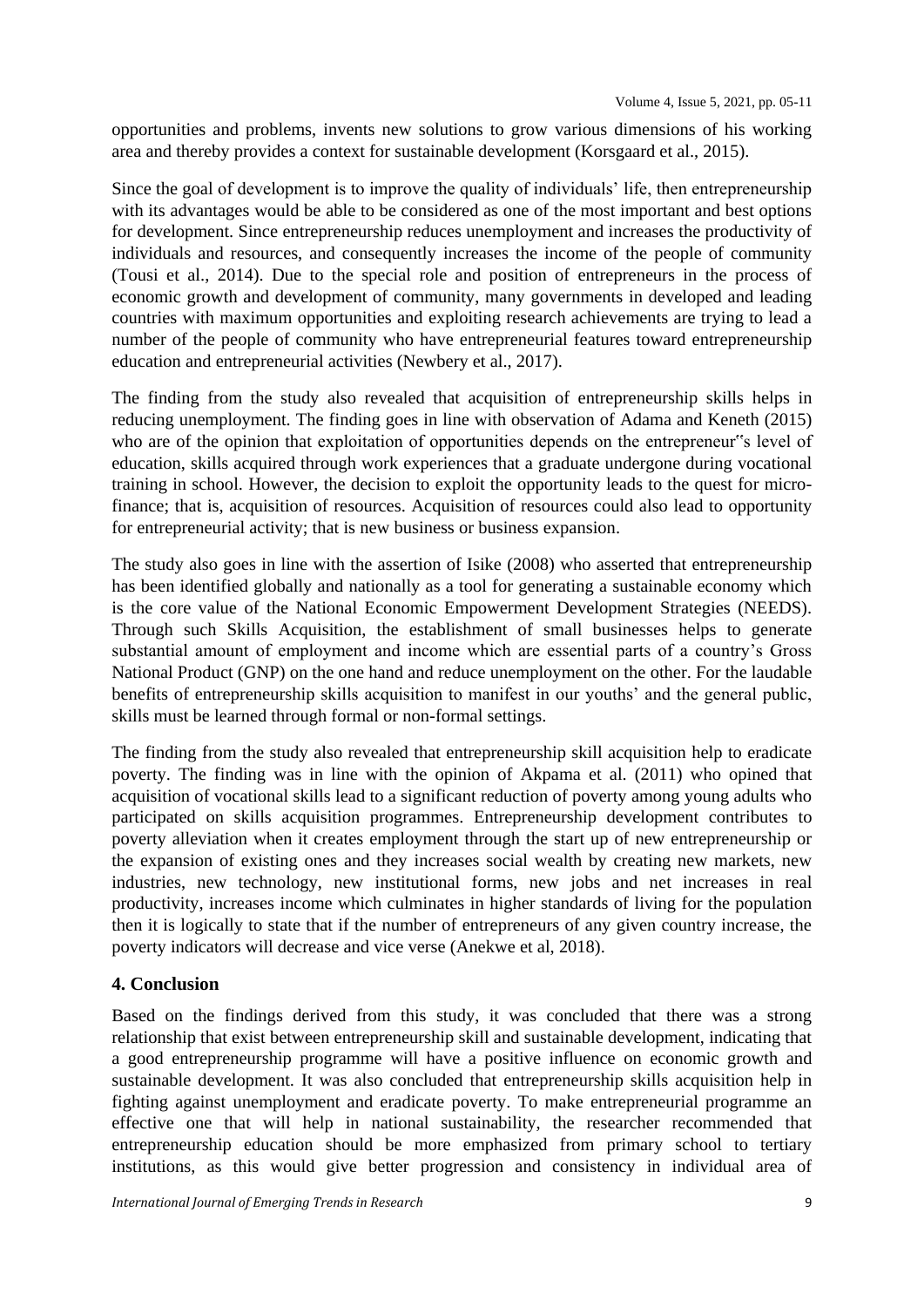specialization. Government at all level should include in their annual budget to facilitate the effectiveness of entrepreneurship programme, as this will further motivate the general public to participate actively in the programme given the fact that it will help meet their daily needs..

#### **References**

- [1] Adama, J. I. & Kenneth, C. A. (2015). Micro-Credit as a Strategy for Poverty Alleviation among Women Entrepreneurs in Nasarawa State, Nigeria. *Journal of Business Studies*, 6(3).
- [2] Akpama, S. I., Esang, O. U., Asor, L. J. & Osang, W. O. (2011) Non-formal Education Programmes and Poverty Reduction among Young Adults in Southern District, Cross River State, Nigeria. Journal of Education and Development Psychology 1: 56-67.
- [3] Anekwe, R. I., Ndubuisi- Okolo, P. & Attah, E. Y. (2018). Effect of Entrepreneurship Development on Poverty Alleviation in Nigeria" *IOSR Journal of Business and Management*  (IOSR-JBM) 20(1), 80-87.
- [4] Davwet, H.M., Damar, D.N., Goyit, M.G. and Kajang, Y.G. (2019), "Evaluation of the implementation of undergraduate general studies entrepreneurship curriculum in federal universities in North-Central geo-political zone, Nigeria", Creative Education, Vol. 10 No. 6, pp. 1163-117910.4236/ce.2019.106088.
- [5] Isike OR (2008) Entrepreneurship education: Strategy for national development. *Delta Business Education Journal* 1: 113-183.
- [6] Kaijage, E., Wheeler, D., & Newbery, R. (2013). Supporting entrepreneurship education in EastAfrica. Report for the Department for International Development (UK).
- [7] Korsgaard, S., Müller, S., & Tanvig, H. W. (2015). Rural entrepreneurship or entrepreneurship in the rural – between place and space, *International Journal of Entrepreneurial Behavior & Research,* 21(1), 5-26.
- [8] Le Blanc, D. (2015). Towards integration at last? The sustainable development goals as a network of targets. Sustainaible Development. (23), 176–187
- [9] Lemo,T. (2013). Development and the entrepreneurial challenge policy and execution. ThisDay,11 January,2013
- [10] Mensah, J. (2019), "Sustainable development: meaning, history, principles, pillars, and implications for human action: a literature review", Cogent Social Sciences, Vol. 5 No. 1, pp. 1-21.
- [11] Newbery, R., Henley, A., & Siwale, J. (2017). Editorial: Special issue on rural entrepreneurship theory in the developed and developing context. *International Journal of Entrepreneurship and Innovation,* 18(1), 7374.
- [12] Nilsson, M.; Griggs, D.; Visbeck, M. (2016). Map the interactions between sustainable development goals:Mans nilsson, dave griggs and martin visbeck present a simple way of rating relationships between the targets to highlight priorities for integrated policy.Nature2016,534, 320–323.Available online:https://www.globaldevhub.org/sites/default/files/2017- 07/Griggs%20mapping%20SDG%20interactions.pdf.